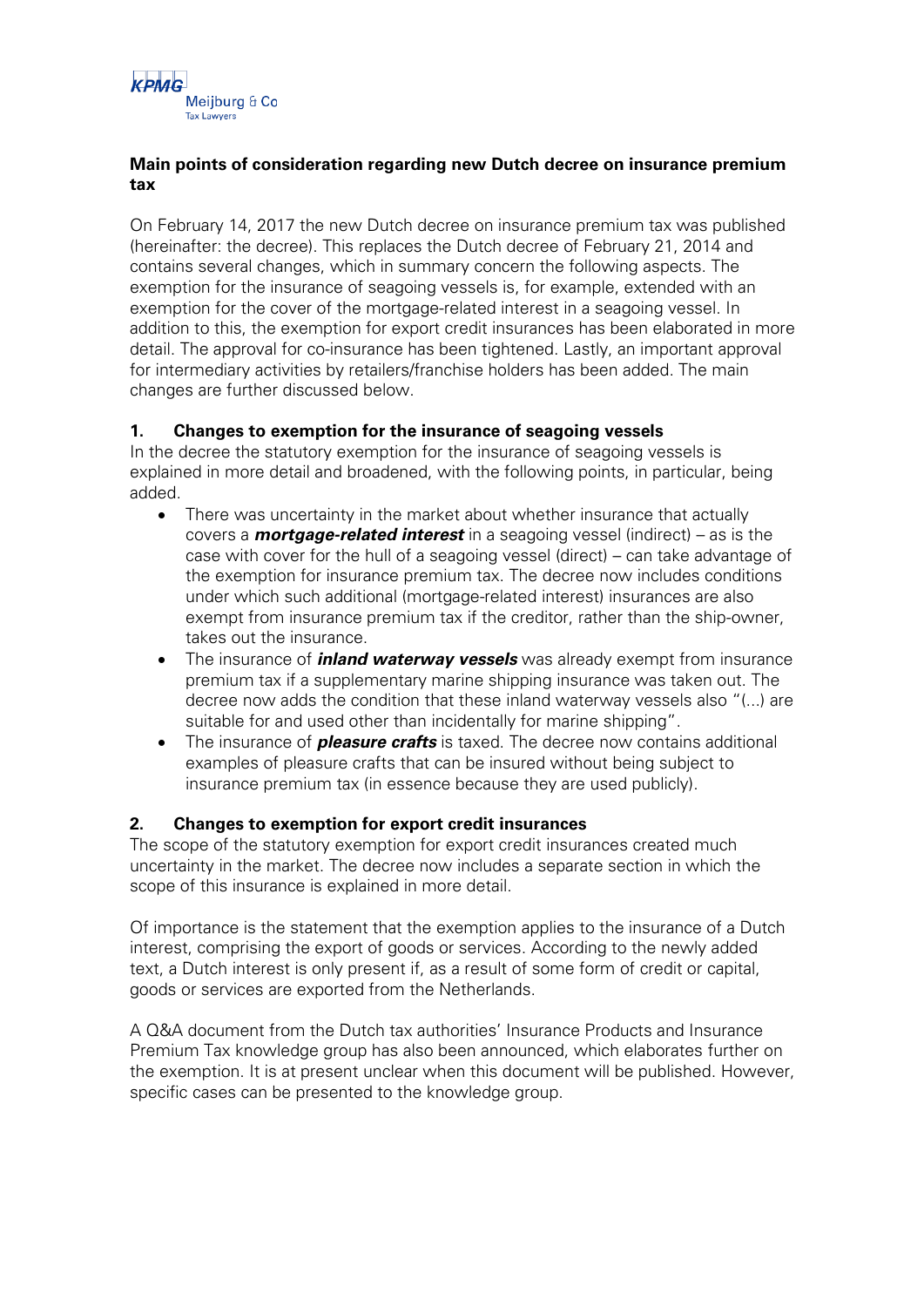

Page 2

# **3. Tightening of approval for the taxation of co-insurance**

Under the old decree, it was possible, in the case of co-insurance, for the leading insurer to pay the insurance premium tax due. The specific conditions pertaining to this have been tightened. The leading insurer must now no longer only collect 'the premium', but rather 'the full premium'. Furthermore, the condition contained in the old decree – that the leading insurer partly re-insures the risk with the other insurers involved with the co-insurance – has been canceled. In this respect, the new decree suffices with the condition that the administration of the co-insurance insurers must show that this concerns an insurance which falls under these rules. In the case of coinsurance, the leading insurer that pays the insurance premium tax is thus advised to check whether it (still) complies with both these and the other conditions.

Furthermore of importance is that the leading insurer may only pay the insurance premium tax if the particular insurance was not taken out through an insurance broker that is liable for the tax instead. In the case of co-insurance, the intermediary is itself liable for the tax instead of the leading insurer if the intermediary collects the premiums itself or has someone else collect them.

### **4. Approval tax liability for intermediary activities by retailers/franchise holders**

In practice, retailers/franchise holders can, under certain conditions, be liable for the insurance premium tax due. This can, for example, be the case if an insurance for consumer electronics (or other products) can be taken out via the retailer/franchise holder. For practical reasons, it has been approved that, instead of the retailer/franchise holder, the (EU/EEA) insurer will be liable for the insurance premium tax due if specific conditions are met. The approval not only avoids red tape for retailers/franchise holders, but also prevents the Dutch tax authorities having to deal with a proliferation of liable persons for Dutch insurance premium tax.

In general, retailers will be involved with the taking out of uncomplicated insurance and will therefore not be subject to the commission prohibition. This means that the gross premium they receive from their customers, in accordance with the agreements with the insurer, in principle includes any brokerage service fee (commission). The insurance premium tax on this gross premium will therefore, in principle, be paid in full by the (EU/EEA) insurer. Based on the idea that this approval is intended to ensure that the tax liability for retailers/franchise holders remains practical, we assume that the retailers/franchise holders will not be liable for insurance premium tax on any fee they receive out of the gross premium for their brokerage services. This is not however stated explicitly in the approval.

### **5. Practical consequences**

The decree is especially relevant for insurers, intermediaries and brokers (including retailers/franchise holders). They are well advised to identify what the impact of the changes in the new decree will be. If insurance premium tax is due, we recommend moreover to carefully verify the extent to which they are liable for this.